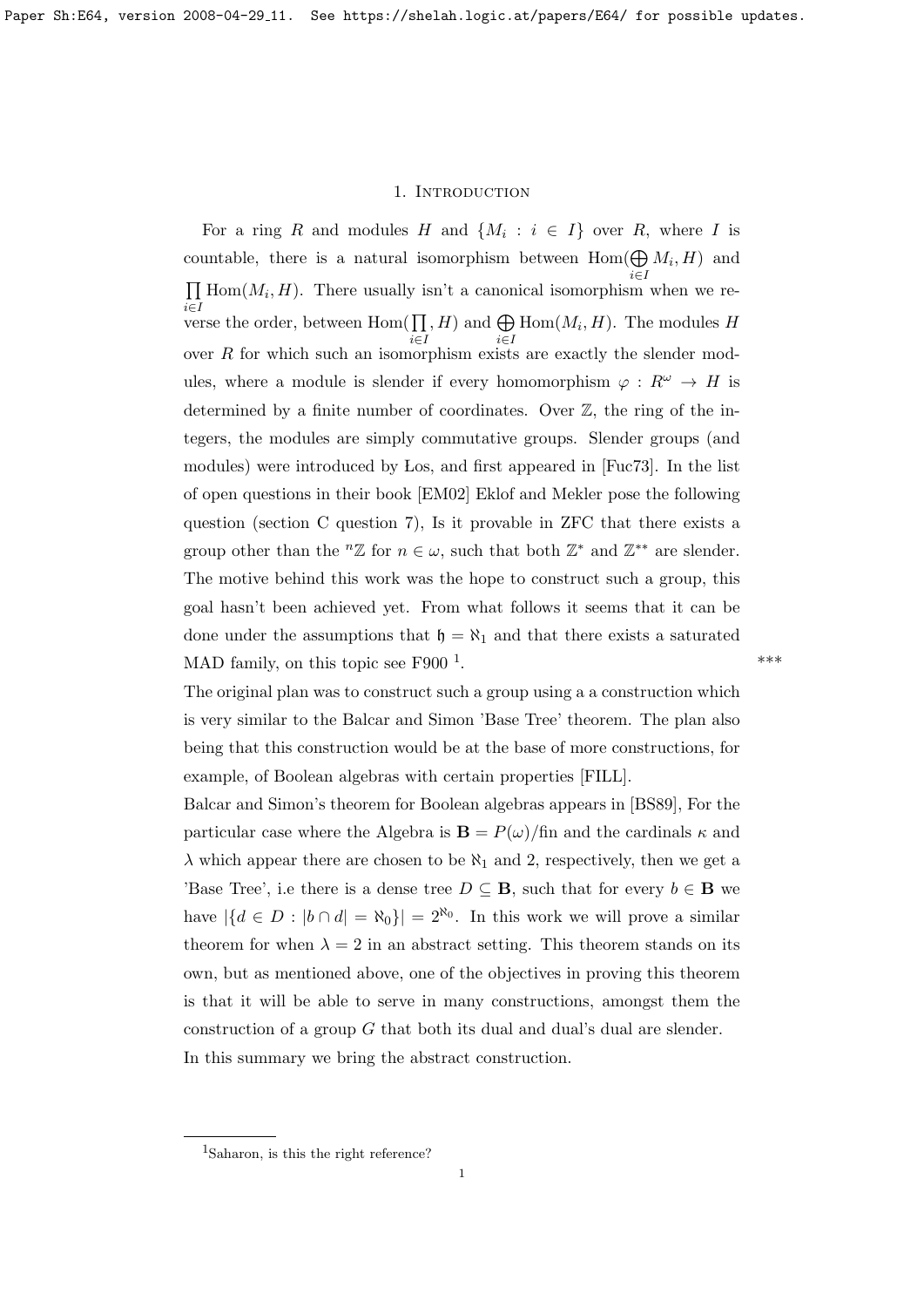## 2. THE ABSTRACT CASE

**Definition 2.1.** Let  $\mathbb{P}$  be a quasi-order. We define  $\mathfrak{h}(\mathbb{P})$  to be the minimal θ for which exists a sequence  $\langle D_\alpha : \alpha < \theta \rangle$  of open dense sets in P such that  $\bigcap D_{\alpha}$  is not open dense.  $\alpha<\theta$ 

<span id="page-1-0"></span>Observation 2.2. Assume  $\mathbb P$  is a quasi order:

- (1) If  $\mathfrak{h}(\mathbb{P})$  exists then it is a regular cardinal.
- (2) If  $\mathbb P$  is not atomic (i.e its atoms aren't dense in  $\mathbb P$ ) then  $\mathfrak{h}(\mathbb P)$  exists.
- (3) If for every  $p \in \mathbb{P}$  we have  $\mathfrak{h}(\mathbb{P}) = \mathfrak{h}(\mathbb{P}_{>p})$  then there is a sequence  $\langle D_{\alpha} : \alpha < \mathfrak{h}(\mathbb{P}) \rangle$  of open dense sets such that their intersection is empty, moreover, we can choose the sequence to be decreasing.

While reading this section it is good to keep in mind the special case where  $\mathbb{Q} = \mathbb{P}, \perp_0, \perp_1$  are interpreted as incompatibility, and the relation R simply as  $\leq_{\mathbb{P}}$  (see below)

**Definition 2.3.** (1) We say  $\mathbf{x} = (\mathbb{P}, C, \kappa)$  is a precandidate when:

- (a)  $\kappa \ge \aleph_0$  and for every  $\theta < \kappa$  we have  $2^{\theta} < 2^{\kappa}$
- (b) P is a not atomic quasi order,  $C \subseteq P$  is dense with cardinality  $2^{\kappa}$
- (c)  $\mathbb P$  is  $\kappa^+$  complete (i.e. every increasing chain of length  $\leq \kappa$  has an upper bound).
- (d)  $\mathfrak{h}(\mathbb{P}_{>p}) = \mathfrak{h}(\mathbb{P})$  for every  $p \in \mathbb{P}$ .
- (2) We say  $(\mathbb{P}, C, \kappa, \mathbb{Q}, \perp_0, \perp_1, \mathscr{A})$  is a candidate when in addition:
	- (e)  $\mathbb Q$  is a set of cardinality  $\leq 2^{\kappa}$ .
	- (f)  $\perp_0\subseteq \mathbb{P} \times \mathbb{P}$  is a symmetric relation, and  $\perp_0\subseteq \perp$  (where  $\perp$  is incompatibility in  $\mathbb{P}$ )
	- $(g) \perp_1 \subseteq \mathbb{P} \times \mathbb{Q}.$
	- (h)  $\mathscr{A} = \{A_p : p \in \mathbb{P}\}\.$   $A_p \subseteq \mathbb{P}_{\geq p}$  for every  $p \in \mathbb{P}$ , and this is a  $\perp_0$ in pairs set of cardinality  $2^{\kappa}$ .
	- (i) If  $p \nleq_1 q$  then there are  $p_1, p_2$  such that  $p_1 \nleq_0 p_2, p_i \nleq_1 q$ , and  $p_i$  are above an element of  $A_p$   $(i = 1, 2)$ .
	- (j) If D is a dense set in  $\mathbb P$  and  $r \not\perp_{\ell} q$  then there is  $d \in D$  such that  $d \geq r$  and  $d \nleq_{\ell} q$  ( $\ell = 0, 1$ ).
	- (k) If  $p \in \mathbb{P}, q \in \mathbb{Q}$  and  $B \subseteq \mathbb{P}$  is a set of pairwise  $\perp_0$  elements such that  $|B| < 2^{\kappa}$ , and for every  $r \in B$  both  $r \perp_1 q$  and  $p \nperp_1 q$  then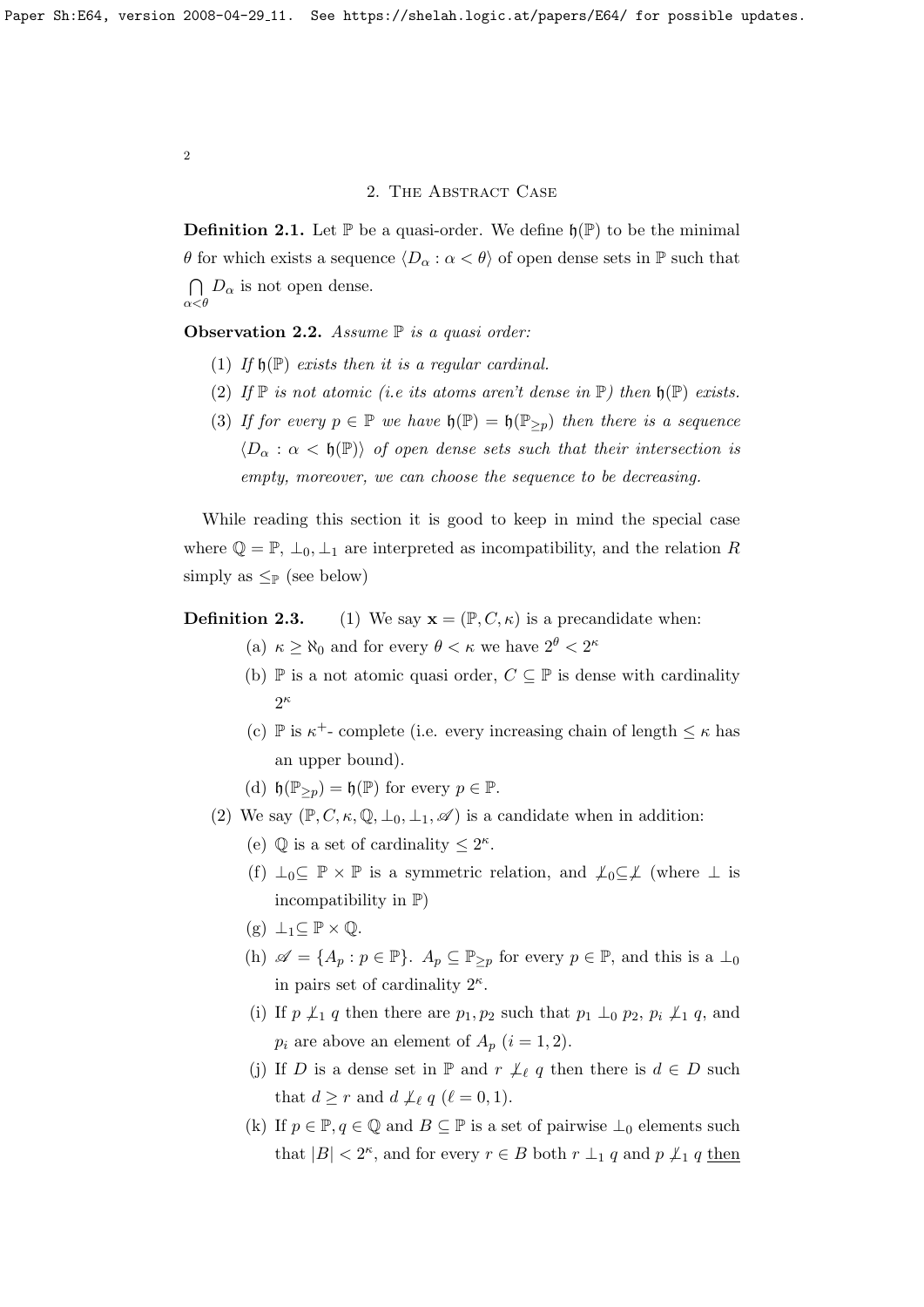there are  $p_1, p_2 \in \mathbb{P}$  above elements in  $A_p$  such that  $p_1 \perp_0 p_2$ , for every  $r \in B$  we have  $p_i \perp_0 r$ , and  $p_i \nperp_1 q$ . <sup>[2](#page-2-0)</sup>

- (l) If  $p_1 \perp_{\ell} x$  and  $p_2 \geq p_1$  then also  $p_2 \perp_{\ell} x$  ( $\ell = 0, 1$ ), we call this property smoothness (actually for  $\ell = 0$  the smoothness is a consequence of (e) above).
- <span id="page-2-1"></span>(3) We say  $(\mathbb{P}, C, \kappa, \mathbb{Q}, \perp_0, \perp_1, \mathscr{A}, R)$  is a good candidate when in addition:
	- (m)  $R \subseteq \perp_1$ .
	- (n) Given a sequence  $\bar{p} = \langle p_{\varepsilon} : \varepsilon < \delta \rangle$  and  $q \in \mathbb{Q}$ , if the following conditions hold, there is  $p \in \mathbb{P}$  such that  $p \not\perp_1 q$  and p is an upper bound of  $\bar{p}$ :
		- (i)  $\delta$  < h(P)
		- (ii)  $\langle p_{\varepsilon} : \varepsilon < \delta \rangle$  is  $\leq_{\mathbb{P}}$ -increasing.
		- (iii)  $p_{\varepsilon} \not\perp_1 q$  for  $\varepsilon < \delta$ .
		- (iv) When  $cf(\delta) > \kappa$ , for each  $\varepsilon < \delta$  there is a maximal subset  $\mathcal{I}_\varepsilon$  of  $\{r:\ \bigwedge$ ζ<ε  $(p_{\zeta} \leq_{\mathbb{P}} r)$  of pairwise  $\bot_0$ -members of  $\mathbb{P}$  such that  $p_{\varepsilon} \in \mathcal{I}$ , and  $r \in \mathcal{I}_{\varepsilon} \backslash \{p_{\varepsilon}\} \Rightarrow r \perp_1 q$ .

As mentioned above it is a good idea to keep in mind the case where  $\mathbb{Q} =$  $\mathbb{P}, \perp_0, \perp_1$  are interpreted as the usual incompatibility, and R is interpreted as  $\leq_{\mathbb{P}}$ . In this special case almost all the properties of a good candidate are immediate, since in this case if  $p, q \in \mathbb{P}$  are compatible then  $\mathbb{P}_{\geq p} \cap \mathbb{P}_{\geq q} \neq \emptyset$ . We also note that in this case it is not necessary to choose ahead of time  $\mathscr A$ , and in fact it is enough to demand that above every p there are 2 incompatible elements, and from the  $\kappa^+$ -completeness one can deduce the existence of  $2^{\kappa}$  many such elements. We return to this case later on.

<span id="page-2-2"></span>**Definition 2.4.** We say that the good candidate  $x$  is  $\theta$ -solvable when there is a  $\theta$ -solution  $\bar{p}$  which means:

- (a)  $\bar{p}$  has the form  $\langle p_n : \eta \in \text{succ}(\mathcal{T}) \rangle$ , so
- (b)  $\mathcal T$  is a subtree of  $\mathcal P(2^k)$ , i.e. closed under initial segments and

$$
\mathcal{T}_{\varepsilon} = \{ \eta \in \mathcal{T} : \mathrm{lg}(\eta) = \varepsilon \}, \ \mathrm{suc}(\mathcal{T}) = \cup \{ \mathcal{T}_{\varepsilon+1} : \varepsilon < \theta \}
$$

(b)<sup>+</sup> And if  $\eta \in \mathcal{T}_{\varepsilon+1}$  then  $\{\alpha : \eta^\frown \langle \alpha \rangle \in \mathcal{T} \}$  has cardinality  $2^{\kappa}$ .

\*\*\*

<span id="page-2-0"></span><sup>&</sup>lt;sup>2</sup>this seems like a very cumbersome definition, try to find a simpler more natural one. It is used in one place, in adding to the tree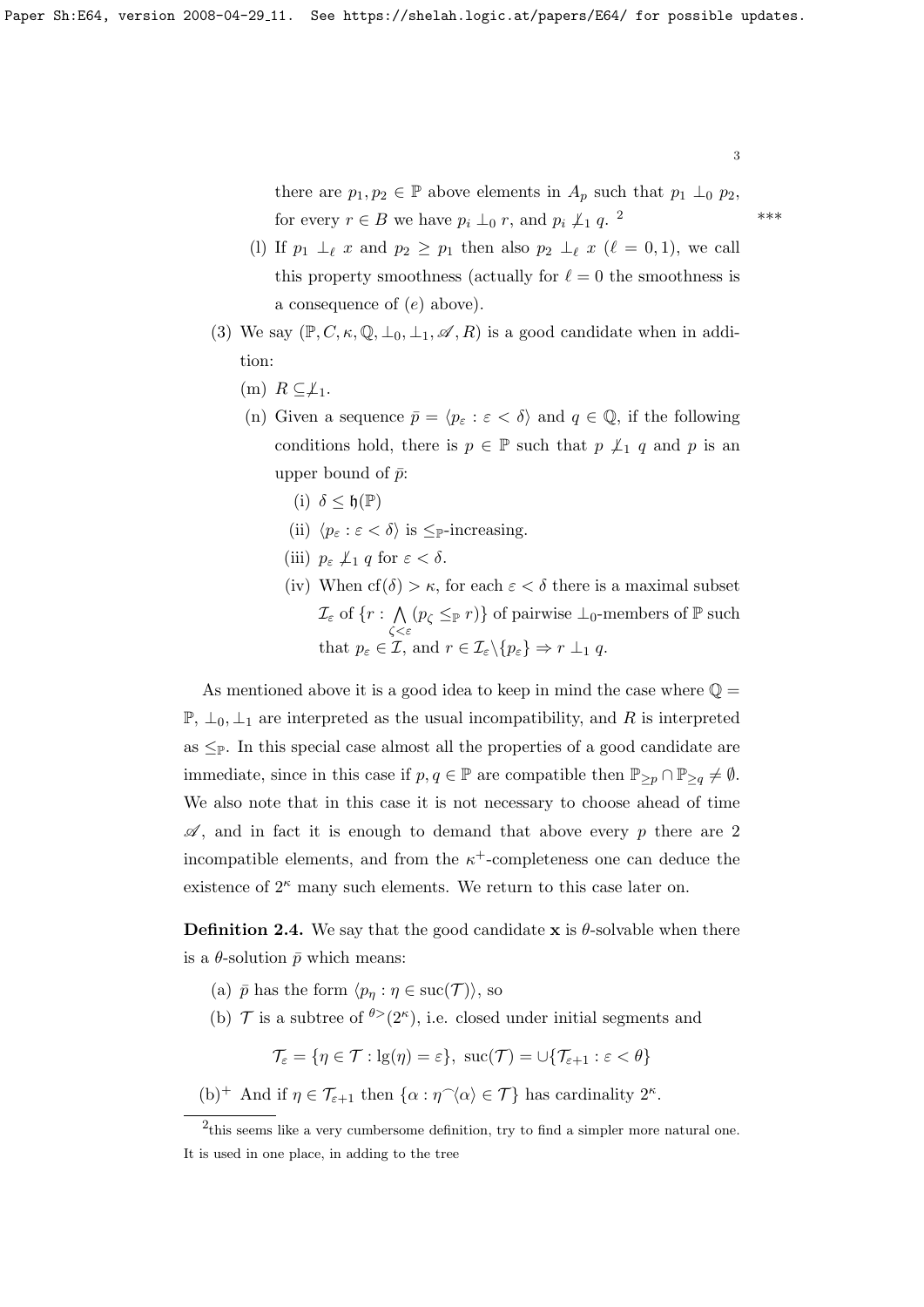- (c) If  $\eta \triangleleft \nu$  are from suc(T) then  $p_{\eta} \leq_{\mathbb{P}} p_{\nu}$ .
- (d) If  $\varepsilon < \theta, \eta \in \mathcal{T}_{\varepsilon}$  then  $\{p_{\eta \cap \langle \alpha \rangle} : \eta \cap \langle \alpha \rangle \in \mathcal{T}\}\)$  are pairwise  $\bot_0$ .
- (d)<sup>+</sup> Moreover  $\langle p_{\eta \sim \langle \alpha \rangle} : \eta \hat{\ } \langle \alpha \rangle \in \mathcal{T} \rangle$  is maximal under (c)+(d)
	- (e)  $\{p_\eta : \eta \in \text{succ}(\mathcal{T})\}$  is a **x**-dense subset of  $\mathbb{P}$  i.e.  $(\forall q \in \mathbb{Q})(\exists \eta \in \mathbb{Q})$  $suc(\mathcal{T})|(p_nRq)$

The following is the main theorem in this section.

<span id="page-3-1"></span>**Theorem 2.5.** Assume  $\mathbf{x} = (\mathbb{P}, \mathbb{C}, \kappa, \mathbb{Q}, \perp_0, \perp_1, \mathcal{A}, \mathbb{R})$  is a good candidate, and let  $\langle F_\alpha : \alpha < 2^{\kappa} \rangle$  be a sequence of functions such that if  $q, \langle p_\varepsilon : \varepsilon <$ δ) with cf(δ) = κ satisfy clause [\(3n\)](#page-2-1) in [2.3](#page-0-1) then for every  $\alpha < 2^{\kappa}$  f<sub>α</sub> =  $F_{\alpha}(q,\langle p_{\varepsilon} : \varepsilon < \delta \rangle)$  is an upper bound for  $\langle p_{\varepsilon} : \varepsilon < \delta \rangle$  and  $f_{\alpha}Rq$ . Then we can find  $\bar{p}$  such that

- (a)  $\bar{p} = \langle p_n : \eta \in \text{succ}(\mathcal{T}) \rangle$  is an  $\mathfrak{h}(\mathbb{P})$ -solution
- (b) T is the union of the  $\subseteq$  increasing sequence  $\langle \mathcal{T}^{\alpha} : \alpha < 2^{\kappa} \rangle$  such that  $|{\cal T}^{\alpha}| \leq \kappa + |\alpha|$  and  ${\cal T}^{\alpha}$  is  $\triangleleft$ -downward closed
- (c) For every  $q \in \mathbb{P}$  there is  $\langle \eta_{\rho} : \rho \in \infty \rangle$  with the following properties:
	- $(\alpha)$   $\rho_1 \triangleleft \rho_2 \Rightarrow \eta_{\rho_1} \triangleleft \eta_{\rho_2}$
	- (β)  $\eta_{\rho \sim (0)}, \eta_{\rho \sim (1)}$  are  $\triangleleft$  incomparable for  $\rho \in \infty$ <sup>2</sup>
	- (γ)  $\langle p_{\eta_{\rho}(\varepsilon+1)} : \varepsilon < \lg(\eta_{\rho}) \rangle$ , q satisfy the demands in clause [2.3](#page-0-1)[\(3n\)](#page-2-1).
	- (δ) for  $\varepsilon < \kappa$  limit and  $\rho \in {}^{\varepsilon}2$  we have  $\eta_{\rho} = \bigcup {\eta_{\rho|\zeta}} : \zeta < \varepsilon$ .
	- (ε) for  $\rho \in {}^{\kappa}2$  we let  $\eta_{\rho} = \bigcup {\eta_{\rho} \mid \varepsilon : \varepsilon < \kappa}.$
	- ( $\zeta$ ) for  $2^{\kappa}$  ordinals  $\alpha$ , there is a set  $\Lambda_{\alpha} = {\rho_{\beta}^{\alpha} : \beta < |\alpha| + \kappa}$  such that for every  $\beta < \alpha$  the following hold:  $\rho^\alpha_\beta \in {}^\kappa 2, \ \rho^\alpha_\beta \notin \mathcal{T}^\alpha, \ \eta_{\rho^\alpha_\beta \sim \langle 0 \rangle} \in \mathcal{T}^{\alpha+1}$  and

$$
p_{\eta_{\rho_{\beta}^{\alpha}} \neg \langle 0 \rangle} = F_{\beta}(q, \langle p_{\eta_{\rho_{\beta}^{\alpha}} \restriction (\varepsilon+1)} : \varepsilon < \lg(\eta_{\beta}^{\alpha}) \rangle)
$$

*Proof.* Choose  $\overline{\mathcal{D}}$  such that  $\overline{\mathcal{D}} = \langle \mathcal{D}_{\varepsilon} : \varepsilon < \mathfrak{h}(\mathbb{P}) \rangle$  is a decreasing sequence of dense open subsets of  $\mathbb P$  such that  $\bigcap_{\mathbb Z} {\epsilon < \mathfrak{h}(\mathbb P)} = \emptyset$  (see Observatio[n2.2\(](#page-1-0)3)).

Before we proceed with the proof we need a few more definitions (and lemmas).

<span id="page-3-0"></span>**Definition 2.6.** For every  $\mu \leq 2^{\kappa}$  we define  $K_{\mu}$  and  $\leq_{\mu}$ .  $K_{\mu}$  is the set of  $\bar{p} = \langle p_{\eta} : \eta \in \text{succ}(\mathcal{T}) \rangle$  (we write  $\mathcal{T} = \mathcal{T}^{\bar{p}} = \mathcal{T}[\bar{p}]$ ) satisfying clauses (a),(b),(c),(d) of Definition [2](#page-2-2).4 for  $\theta = \mathfrak{h}(\mathbb{P})$ , such that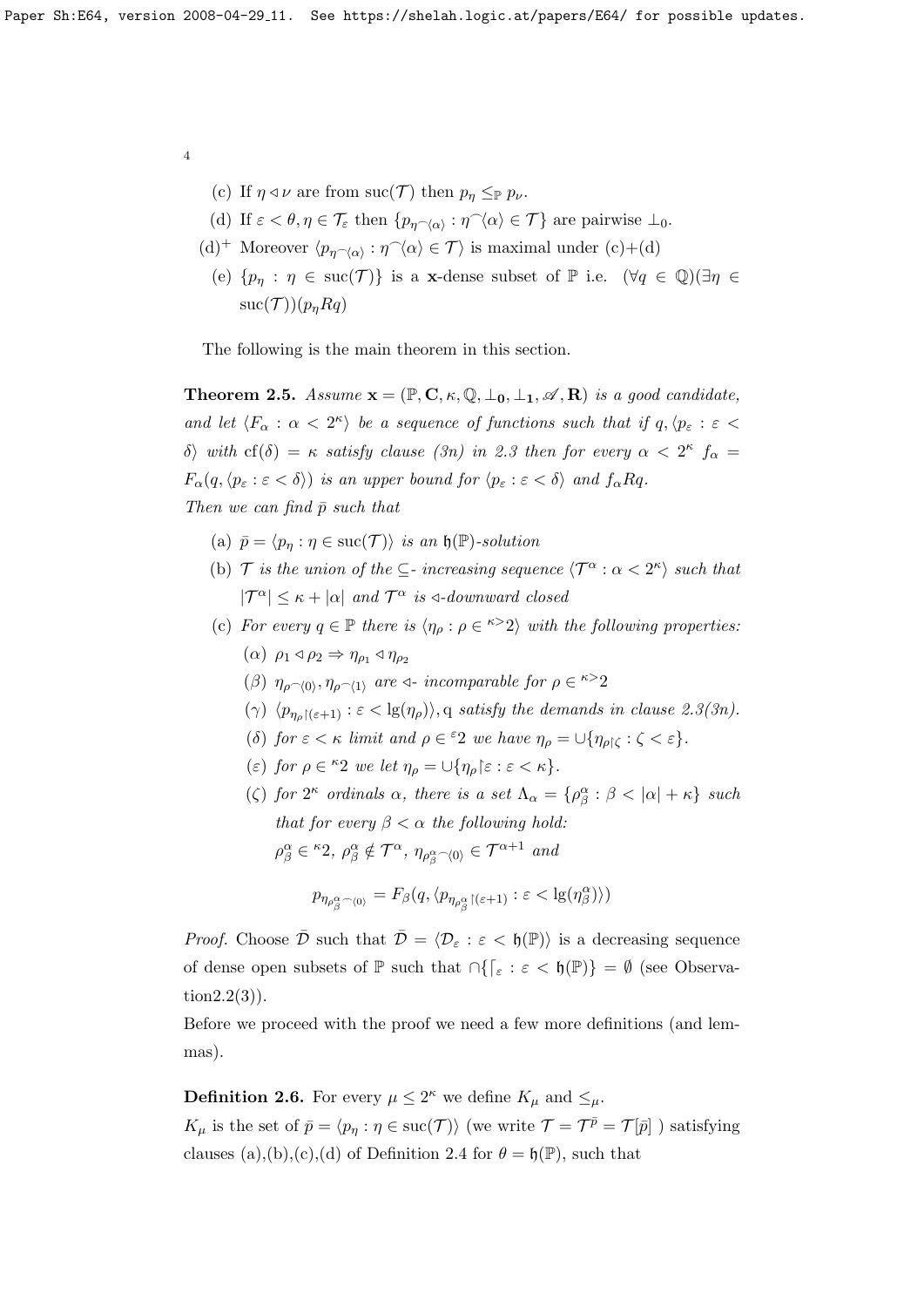- (1)  $|\mathcal{T}| \leq \mu$ .
- (2) if  $\eta \in \mathcal{T}_{\varepsilon+2}, \eta = \nu \hat{\langle} \alpha \rangle$  for some  $\alpha$  and  $\nu$ , then  $p_{\eta} \in \mathcal{D}_{\varepsilon} \cap \mathbb{P}_{\geq q}$  for some  $q \in \mathcal{A}(p_{\nu}).$
- (3)  $\beta_{\eta} = {\alpha : \eta \(\alpha) \in \mathcal{T}}$  is an ordinal for every  $\eta \in \mathcal{T}$ , and we denote  $C_{\eta} = \{p_{\eta \smallfrown \langle \alpha \rangle} : \alpha \in \beta_{\eta}\}.$

 $\leq_\mu$  is the natural order on  $K_\mu$  i.e  $\bar{p} \leq_\mu \bar{q}$  iff

- (1)  $\bar{p}, \bar{q} \in K_\mu$ .
- (2)  $\mathcal{T}[\bar{p}] \subseteq \mathcal{T}[\bar{q}].$
- (3)  $\bar{p} = \bar{q} \upharpoonright \mathcal{T}[\bar{p}].$

Notice that  $K_u \neq \emptyset$  as for  $\mathcal{T} = {\langle} \langle \rangle$ , we have  $\bar{p} = \langle \rangle \in K_u$ .

**Lemma 2.7.** If the sequence  $\langle \bar{p}^{\alpha} : \alpha < \delta \rangle$  is  $\leq_{\mu}$ -increasing (in  $K_{\mu}$ ),  $\delta \leq$  $\mu \leq 2^{\kappa}$ 

then the sequence has a  $\leq_{\mu}$  - $\ell$ ub

*Proof.* Let  $\langle \bar{p}^{\alpha} : \alpha < \delta \rangle$  be a  $\leq_{\mu}$ -increasing sequence where  $\bar{p}^{\alpha} = \langle p_{\eta}^{\alpha} : \eta \in$  $\text{succ}(\mathcal{T}^{\alpha})$ . Set  $\mathcal{T} = \cup \{ \mathcal{T}^{\alpha} : \alpha < \delta \}$  and let  $p_{\eta} = p_{\eta}^{\alpha}$  for  $\eta \in \text{succ}(\mathcal{T})$ , and  $\alpha$ large enough.

**Observation 2.8.** For  $\mu_1 \leq \mu_2 \leq 2^{\kappa}$  we have  $K_{\mu_1} \subseteq K_{\mu_2}$  and  $\leq_{\mu_1} = \leq_{\mu_2}$  $\restriction K_{\mu_1}$ .

<span id="page-4-0"></span>**Definition 2.9.** We say that  $\bar{p} \in K_{\mu}$  is full with respect to  $q \in \mathbb{P}$  when for every  $\eta \in \mathcal{T}[\bar{p}]$ :

if there exists only one  $\alpha$  such that

- (1)  $\eta^\frown\langle\alpha\rangle \in \mathcal{T}[\bar{p}]$
- (2)  $p_{n\sim\langle\alpha\rangle} \not\perp_1 q$

then there is no  $r \in \mathbb{P}$  such that

- (a) for every  $\varepsilon < \lg(\eta)$  we have  $p_{n^{\uparrow}(\varepsilon+1)} \leq r$ .
- (b)  $r \not\perp_1 q$ .
- (c) for every  $\gamma$  if  $\eta \hat{ } (\gamma) \in \mathcal{T}[\bar{p}]$  then  $p_{n\hat{ }(\gamma)} \perp_0 r$

Definition 2.10. (definition+proof)

For every  $q \in \mathbb{P}$  and  $\bar{p} = \langle p_{\eta} : \eta \in \text{succ}(\mathcal{T}) \rangle \in K_{\mu}$   $(\mu \leq 2^{\kappa})$  full with respect to q, we define by induction on  $\varepsilon < \kappa$  sets  $S_{\bar{p},q,\varepsilon} \subseteq {}^{\varepsilon}2$  and  $\bar{\eta}_{\bar{p},q} = \langle \eta_{\bar{p},q,\rho} : \rho \in$  $S_{\bar{p},q,\varepsilon}$  such that:

(1) if  $\zeta < \varepsilon$  and  $\rho \in S_{\bar{p},q,\varepsilon}$  then  $\rho \upharpoonright \zeta \in S_{\bar{p},q,\zeta}$  and  $\eta_{\bar{p},q,\rho} \upharpoonright \zeta \vartriangleleft \eta_{\bar{p},q,\rho}$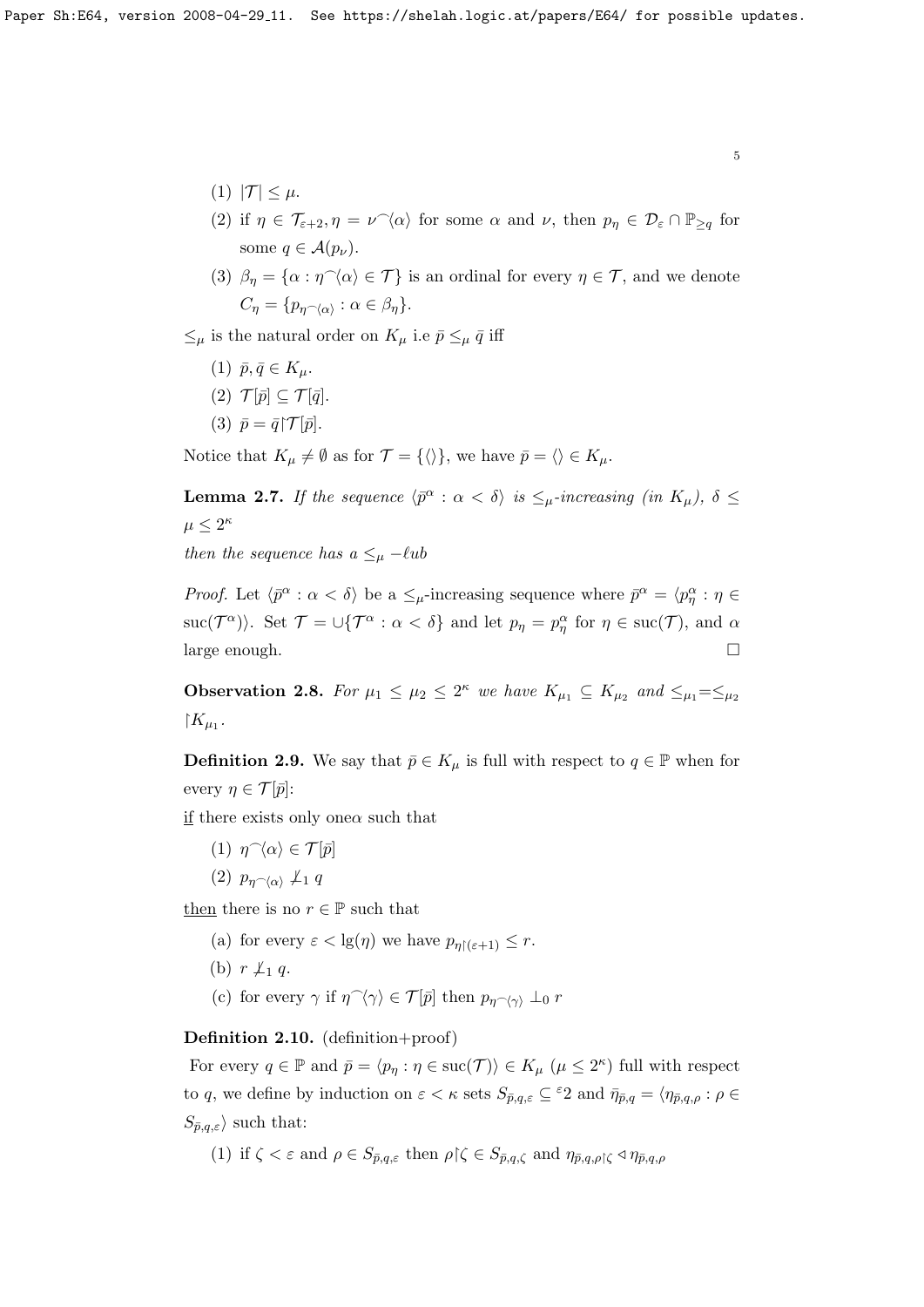(2) if  $\rho \in S_{\bar{p},q,\varepsilon}$  then  $p_{\eta_{\bar{p},q,\rho}} \nleq_1 q$ Case 1:  $\varepsilon = 0$  $S_{\bar{p},q,\varepsilon} = \langle \rangle$  and  $\eta_{\langle \rangle} = \langle \rangle$ Case 2:  $\varepsilon$  is a limit ordinal  $S_{\bar{p},q,\varepsilon}^0 = \{ \rho \in {}^{\varepsilon}2 : \zeta < \varepsilon \Rightarrow \rho \, | \, \zeta \in S_{\bar{p},q,\zeta} \}$ For every  $\rho \in S^0_{\bar{p},q,\varepsilon}$  define  $\eta_{\bar{p},q,\rho} = \bigcup \{ \eta_{\bar{p},q,\rho} | \zeta : \zeta < \varepsilon \}$ We define  $S_{\bar{p},q,\varepsilon} = \{ \rho \in S^0_{\bar{p},q,\varepsilon} : (\exists \gamma)(\eta_{\bar{p},q,\rho} \gamma \langle \gamma \rangle \in \mathcal{T}[\bar{p}]) \}$ Case 3:  $\varepsilon = \zeta + 1$ 

For  $\rho \in S_{\bar{p},q,\zeta}$  we try to define  $\eta_{\bar{p},q,\rho,i}$  by induction on  $i \leq \mathfrak{h}(\mathbb{P})$  such that:

- (a)  $\eta_{\bar{p},q,\rho,i} \in \mathcal{T}_{\lg(\eta_{\bar{p},q,\rho})+i}$
- (b)  $\eta_{\bar{p},q,\rho,0} = \eta_{\bar{p},q,\rho}$
- (c) if  $i = j + 1$  and there is a unique  $\alpha$  such that  $p_{\eta_{\bar{p},q,p,j}} \sim_{\alpha} \chi_1 q$  then

$$
\eta_{\bar{p},q,\rho,i} = \eta_{\bar{p},q,\rho,j} \hat{\phantom{\alpha}} \langle \alpha \rangle
$$
 for this  $\alpha$ .

(d) for *i* limit we let  $\eta = \bigcup \{ \eta_{\bar{p},q,\rho,j} : j < i \},$  and if there is  $\gamma$  such that  $\eta^{\frown}\langle\gamma\rangle \in \mathcal{T}[\bar{p}]$  then we define  $\eta_{\bar{p},q,\rho,i} = \eta$ .

Let  $\mathbf{i}(\bar{p}, q, \rho)$  be the minimal  $i \leq \mathfrak{h}(\mathbb{P})$  such that  $\eta_{\bar{p},q,\rho,i}$  is not defined, i.e this is the minimal i for which we can't find a successor which is  $\n\perp_1$  with q, conversely there are at least two such successors.

Now this is a crucial point:

$$
\mathbf{i}(\bar{p}, q, \rho) < \mathfrak{h}(\mathbb{P}).
$$

Otherwise, as  $\bar{p}$  is full with respect to  $q$ ,  $\{p_{\eta_{\bar{p},q,\rho,i}} : i \leq \mathfrak{h}(\mathbb{P})\} \cup \{q\}$  satisfy (*m*) of Definition [2.3,](#page-0-1) so there is an upper bound r for  $\langle p_{\eta_{\bar{p},q,\rho,i}} : i < \mathfrak{h}(\mathbb{P}) \rangle$ , so  $r \in \bigcap \{ \mathcal{D}_{\varepsilon} : \varepsilon \leq \mathfrak{h}(\mathbb{P}) \}$ , which is a contradiction.

Let  $S_{\bar{p},q,\varepsilon}^*$  be the set of all  $\rho \in S_{\bar{p},q,\zeta}$  such that  $\mathbf{i}(\bar{p},q,\rho)$  is a successor ordinal, and the failure of clause (c) above is in having at least two such  $\alpha$ -s. Now let

$$
S_{\bar{p},q,\varepsilon} = \{ \rho^{\frown}\langle 0 \rangle, \rho^{\frown}\langle 1 \rangle : \rho \in S_{\bar{p},q,\varepsilon}^* \}.
$$

Lastly if  $\rho^{\hat{ }}(0), \rho^{\hat{ }}(1) \in S_{\bar{p},q,\varepsilon}$  let  $\alpha_0 < \alpha_1$  be the first two ordinals  $\alpha$  such that  $p_{\eta_{\bar{p},q,\rho},\mathbf{i}(\bar{p},q,\rho)-1} \sim_{\langle\alpha\rangle} \mu_1 q$  and let

$$
\eta_{\bar{p},q,\rho}(\ell)} = \eta_{\bar{p},q,\rho,\mathbf{i}(\bar{p},q,\rho)-1}(\alpha_{\ell}) \text{ for } \ell = 0,1.
$$

We now define  $S_{\bar{p},q} = \bigcup \{ S_{\bar{p},q,\varepsilon} : \varepsilon < \kappa \}$  and  $\bar{\eta}_{\bar{p},q} = \langle \eta_{\bar{p},q,\rho} : \rho \in S_{\bar{p},q} \rangle$ .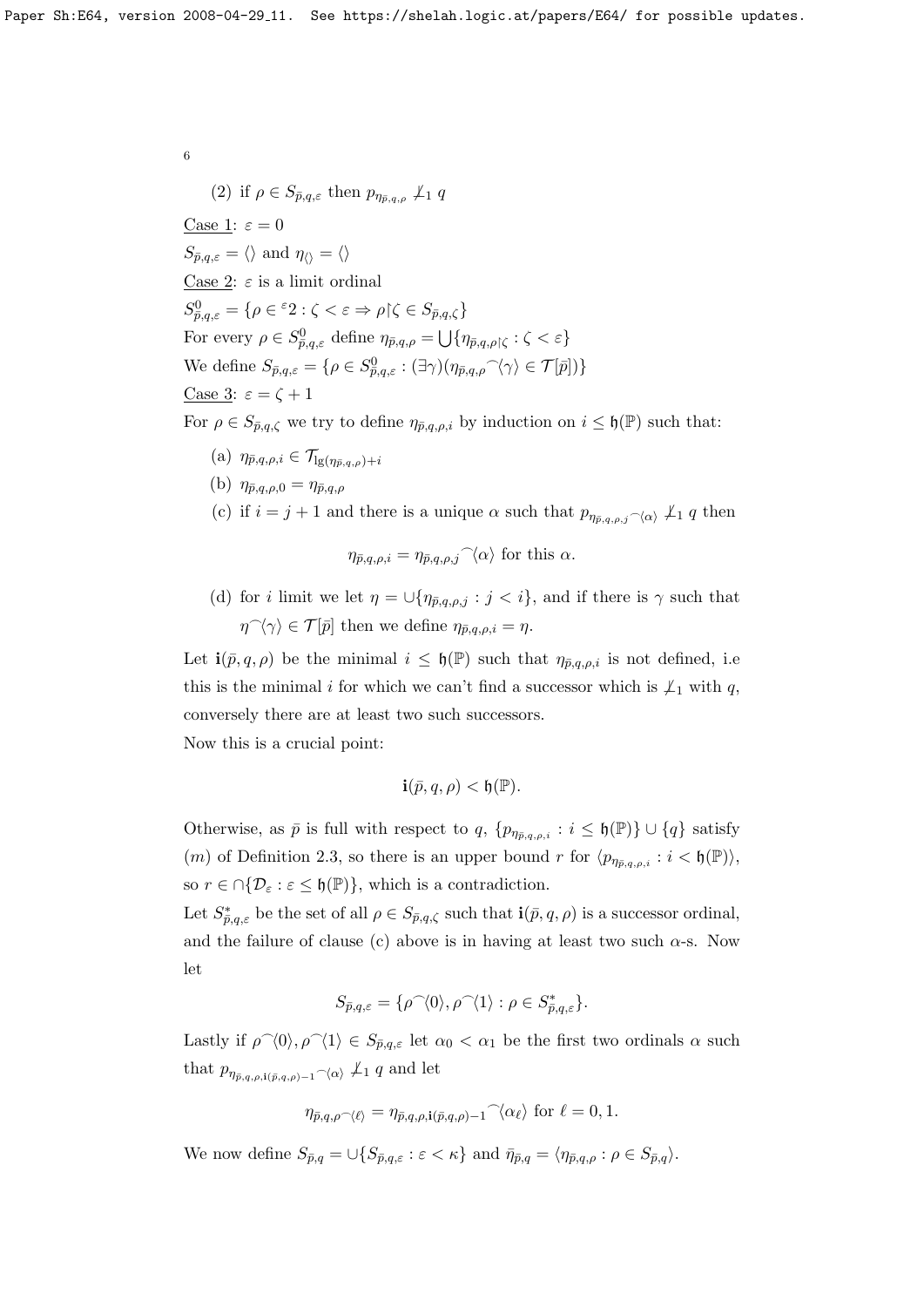<span id="page-6-0"></span>Remark 2.11. For  $\bar{p} \in K_{\mu}$ ,  $q \in \mathbb{P}$ , for every  $\eta = \eta_{\rho} \in \bar{\eta}_{\bar{p},q}$  we have  $\eta =$  $\cup \{\eta_{\bar{p},q,\rho\}\in : \varepsilon < \lg(\rho)\}\$ . As  $\lg(\rho) < \kappa$  so  $cf(\lg(\eta)) < \kappa$ , and  $\langle q, \langle p_{\eta\upharpoonright(\varepsilon+1)} : \varepsilon <$  $\lg(\rho)$ ) satisfy clause  $(m)$  in [2.3\(](#page-0-1)3).

**Lemma 2.12.** (1) For every  $\bar{p} \in K_{\mu}$  ( $\mu \leq 2^{\kappa}$ ),  $q \in \mathbb{Q}$  there is  $\bar{q}$  such that  $\bar{p} \leq_{\mu} \bar{q}$  and  $\bar{q}$  is full with respect to q.

(2) For  $q \in \mathbb{Q}$  and  $\bar{p}_1 \leq_{\mu} \bar{p}_2$  both full with respect to q we have  $S_{\bar{p}_1,q} \subseteq$  $S_{\bar{p}_2,q}$  and  $\bar{\eta}_{\bar{p}_1,q} = \bar{\eta}_{\bar{p}_2,q} S_{\bar{p}_1,q}.$ 

*Proof.* Let  $A = A_{\bar{p},q}$  be the set of all  $\eta$  such that there is a unique  $\alpha = \alpha_{\eta}$  as in parts 1, 2 of definition [2.9](#page-4-0) and exists an r as in  $(a)-(c)$  of the definition. From clauses (i,k) in Definition [2.3\(](#page-0-1)1) there exists such r in C,  $r_n$ . define  $\mathcal{T}[\bar{q}] = \mathcal{T}[\bar{p}] \cup \{\eta^{\frown}\langle\beta_{\eta}\rangle : \eta \in A\}$  (see Definition [2.6](#page-3-0) for the definition of  $\beta_{\eta}$ , and recall that it is an ordinal), all that is left is to define  $q_{\eta \sim \langle \beta_{\eta} \rangle}$ . If  $\lg(\eta)$ is a limit ordinal we can choose  $q_{\eta \sim \langle \beta_n \rangle} = r_{\eta}$ , if  $\lg(\eta) = \varepsilon + 1$  by clause (i) of the definition of a candidate there is  $r \in \mathcal{D}_{\epsilon} \cap C$  such that  $r \geq r_{\eta}$  and  $r \nleq_1 q$ . Using the smoothness (clause  $(k)$  of the above definition) we conclude that  $r \perp_0 p_{\eta \sim \langle \gamma \rangle}$  for every  $\gamma \in \beta_\eta$ . Clearly  $\bar{q}$  is full with respect to q, and  $\bar{p} \leq_\mu \bar{q}$ as required.

(2) follows directly from the definition of being full with respect to a condition.

We now have the tools to prove Theorem ??.

Let  $\bar{y} = \langle (x_{\alpha}, \rho_{\alpha}) : \alpha < 2^{\kappa} \rangle$  list all the pairs  $(x, \rho)$  such that  $q \in \mathbb{Q} \cup C$ , and  $\rho \in \infty$  is 22, without loss of generality for each  $\alpha$ 

$$
\{(x_{\alpha},\nu): \nu \in {}^{\lg(\rho)>}2\} \subseteq \{(x_{\beta},\rho_{\beta}): \beta < \alpha\}.
$$

This is possible as  $2^{< \kappa} < 2^{\kappa}$  (see Definition [2.3\(](#page-0-1)1)(a) recalling that  $cf(2^{\kappa})$  $\kappa$ ) Now we choose  $\bar{p}^{\alpha}$  by induction on  $\alpha < 2^{\kappa}$  such that

- (1)  $\bar{p}^{\alpha} = \langle p^{\alpha}_{\eta} : \eta \in \text{succ}(\mathcal{T}^{\alpha}) \rangle \in K_{|\alpha| + \kappa}.$
- (2)  $\langle \bar{p}^{\beta} : \beta \leq \alpha \rangle$  is  $\leq_{|\alpha|+\kappa}$ -increasing continuous.
- (3) if  $\alpha = 2\beta + 1$  and  $x_{\beta} = q_{\beta} \in \mathbb{Q}$ :
	- (a) If  $\lg(\rho_\beta) < \kappa$  then  $\rho_\beta \in S_{\bar{p}^\alpha,q_\beta}$ , and  $p^\alpha$  is full with respect to  $q_\beta$ .
	- (b) If  $\lg(\rho_\beta) = \kappa$  then for every  $\gamma < |\alpha| + \kappa$  there is  $\varrho_\gamma \in {}^{\kappa}2$  so that  $\eta_{\varrho_{\gamma}} = \eta_{p^{2\beta},q_{2\beta},\varrho_{\gamma}} \in \mathcal{T}^{\alpha} \setminus \mathcal{T}^{2\beta} \text{ and }$  $p^{\alpha}_{\eta_{\varrho_{\gamma}} \gamma(0)} = F_{\gamma}(q_{\beta}, \langle p_{\eta_{\varrho_{\gamma}}}|_{(\varepsilon+1)} : \varepsilon < \lg(\eta_{\varrho_{\gamma}}) \rangle).$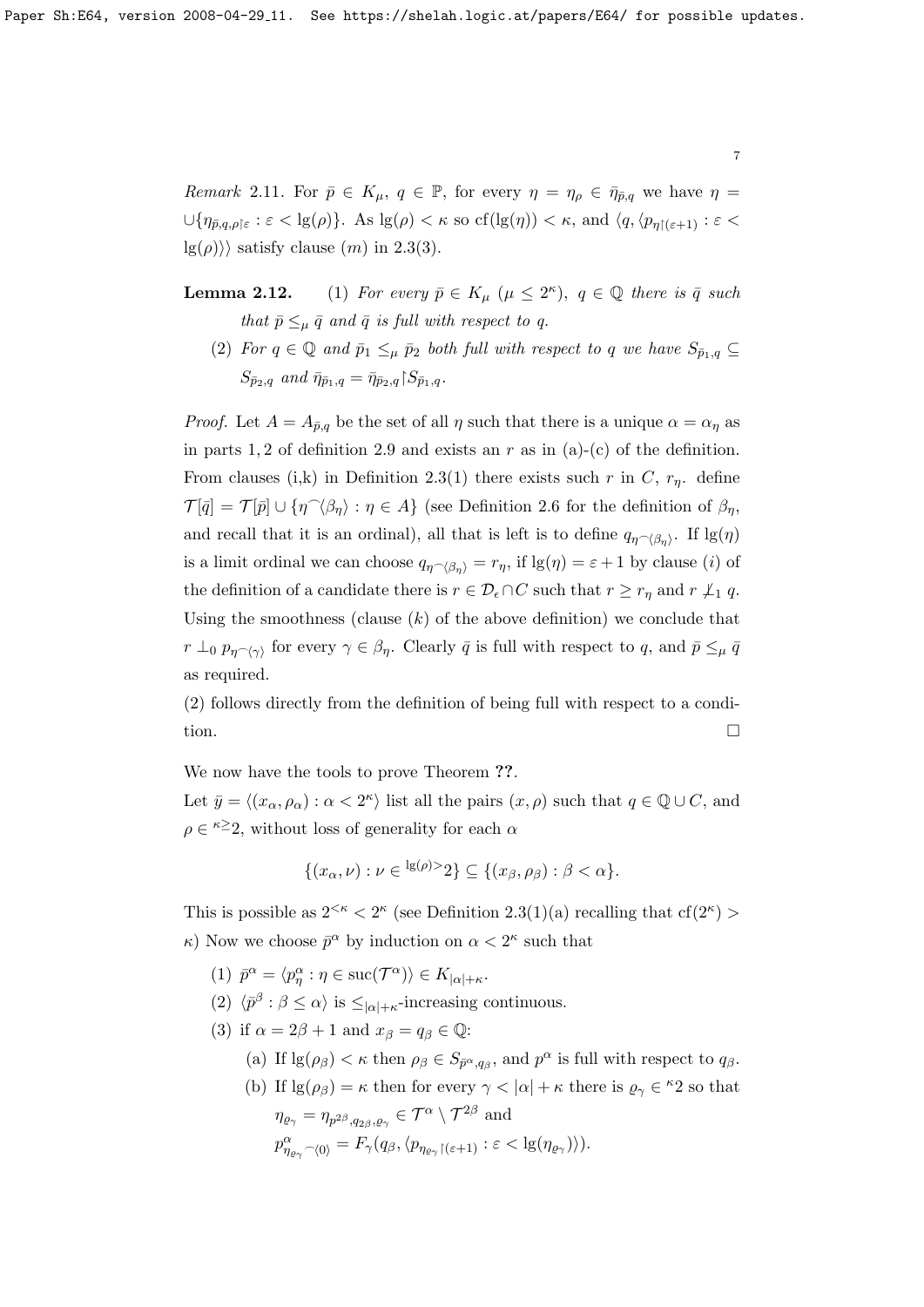(4) If  $\alpha = 2\beta + 2$ ,  $x_{\beta} \in C$  and  $\eta \in \mathcal{T}^{2\beta}$  such that for every  $\varepsilon < \lg(\eta)$ we have  $(p_{\eta|(\varepsilon+1)}^{2\beta} \leq_{\mathbb{P}} x_{\beta})$ , and for every  $\gamma$  if  $\eta \gamma \gamma \in \mathcal{T}^{2\beta}$  then also  $p_{\eta \frown \langle \gamma \rangle}^{2\beta} \perp_0 x_\beta \underline{\text{ then}}$  there is  $r \in \mathbb{P}, x_\beta \leq_\P r \text{ and } r \in \{p_{\eta \frown \langle \gamma \rangle}^\alpha : \eta \frown \langle \gamma \rangle \in \mathbb{P}$  $\mathcal{T}^{\alpha}$ .

For  $\alpha = 0$  choose any  $\bar{p} \in K_{\mu}$ .

For  $\alpha$  a limit ordinal we take  $\bar{p}^{\alpha}$  to be the  $\ell u b$  of  $\langle p^{\beta} : \beta < \alpha \rangle$ .

For  $\alpha$  a successor ordinal there are a few cases:

case 1:  $\alpha = 2\beta + 1$ ,  $x_{\beta} = q_{\beta} \in \mathbb{Q}$  and  $\lg(\rho_{\beta}) = \varepsilon < \kappa$ .

Let  $\bar{p}'$  be such that  $\bar{p}^{2\beta} \leq_{\kappa+|\alpha|} \bar{p}'$  and  $\bar{p}'$  is full with respect to  $q_\beta$  (this can be done by Lemma [2.12\)](#page-0-1). By our assumption on  $\bar{y}$  for every  $\zeta < \varepsilon$ there is  $\gamma < \beta$  such that  $x_{\gamma} = q_{\beta}$  and  $\rho_{\gamma} = \rho_{\beta}$  ( $\zeta$ , therefore by the induction hypothesis  $\rho_{\gamma} \in S_{\bar{p}^2 \gamma + 1, q_\beta}$  and  $\bar{p}^2 \gamma + 1$  is full with respect to  $q_\beta$ , therefore by [2.12](#page-0-1) we have  $S_{\bar{p}^2\gamma+1,q_\beta} \subseteq S_{\bar{p}',q_\beta}$ . If also  $\rho_\beta \in S_{\bar{p}',q_\beta}$  define  $\bar{p}^\alpha = \bar{p}',$ else, if  $\varepsilon$  is a limit ordinal let  $\eta = \bigcup \{ \eta_{\rho_{\beta}|\zeta} : \zeta < \varepsilon \}$  and if  $\varepsilon = \zeta + 1$ let  $\eta = \bigcup \{\eta_{\bar{p}',q_{\beta},\rho_{\beta}|\zeta,i} : i < \mathbf{i}(\bar{p}',q_{\beta},\rho_{\beta}|\zeta)\}\$ . The reason  $\rho_{\beta} \notin S_{\bar{p}',q_{\beta}}$  is that for every  $\gamma$  such that  $\eta \hat{ } (\gamma) \in \mathcal{T}[\bar{p}']$  we have  $p'_{\eta \hat{ } (\gamma)} \perp_{1} q_{\beta}$ . Define  $\mathcal{T}^{\alpha} = \mathcal{T}[\bar{p}'] \cup \{ \eta \hat{\;} \langle \beta_{\eta} \rangle, \eta \hat{\;} \langle \beta_{\eta} + 1 \rangle, \eta \},\$ note we need to add  $\eta$  only if lg $\eta$  is a limit ordinal. All that is left is to define  $p_{\eta \sim \langle \beta_{\eta} + \ell \rangle}^{\alpha}$  for  $\ell \in \{0, 1\}.$ 

Now  $q_\beta, \langle p'_{\eta_{\rho_\beta}|(\zeta+1)}: \zeta < \lg(\eta) \rangle$  satisfy condition  $(m)$  of definition [2.3](#page-0-1) (see Remark [2.11\)](#page-6-0) so there is  $p \in \mathbb{P}$  which is an upper bound of the sequence and it is  $\perp_1$  with  $q_\beta$ . For every  $r \in C_\eta$  (recall  $C_\eta = \{p_{\eta \cap \langle \gamma \rangle} : \eta \cap \langle \gamma \rangle \in \mathcal{T}[\bar{p}^{2\beta}]\},\$ see Definition [2.6\)](#page-3-0) we have  $r \perp_1 q_\beta$  and  $|C_\eta| < 2^{\kappa}$  so we can use clause j of Definition [2.3](#page-0-1)<sup>[3](#page-7-0)</sup> to get  $r_0, r_1$  above p so that for every  $r \in C_\eta r_\ell \perp_0 r$ ,  $r_0 \perp_0 r_1$ and  $r_{\ell} \not\perp_1 q_{\beta}$ . Using smoothness and clause (i) in the mentioned definition we can choose  $r_0, r_1$  in C. If  $\lg(\eta) = \xi + 1$  then there are  $r_{\eta_\ell} \in \mathcal{D}_\xi \cap \mathbb{P}_{\geq r_\ell} \cap C$ such that  $r_{\eta_\ell} \not\perp_1 q_\beta$ , and otherwise let  $r_{\eta_\ell} = r_\ell$  ( $\ell = 0, 1$ ). In either case  $r_{\eta_{\ell}} \not\perp_1 q_{\beta}$  and  $r_{\eta_1} \perp_0 r_{\eta_1}$ , and from smoothness for every  $q \in C_{\eta}$  we have  $r_{\eta_{\ell}} \perp_0 q$ . By the definition of  $S_{\bar{p}^{\alpha},q_{\beta}}$  it follows that  $\rho_{\beta} \in S_{\bar{p}^{\alpha},q_{\beta}}$ .

case 2:  $\alpha = 2\beta + 1$ ,  $x_{\beta} = q_{\beta} \in \mathbb{Q}$  and  $\lg(\rho_{\beta}) = \kappa$ .

As in the previous case we take  $\bar{p}^{2\beta} \leq_{\kappa+|\alpha|} \bar{p}'$  such that  $\bar{p}'$  is full with respect to  $q_{\beta}$ . First we will show that  $S_{\bar{p}',q_{\beta}} = \kappa > 2$ . By our choice of  $\bar{y}$ , for every  $\rho \in \infty$  there is  $\gamma < \beta$  such that  $x_{\gamma} = q_{\beta}$  and  $\rho_{\gamma} = \rho$  therefore by the induction hypothesis  $\bar{p}^{2\gamma+1}$  is full with respect to  $q_{\beta}$  and  $\rho \in S_{\bar{p}^{2\gamma+1}q_{\beta}}$ 

<span id="page-7-0"></span><sup>&</sup>lt;sup>3</sup>this is the only place where this clause is used. try to change this condition to something more natural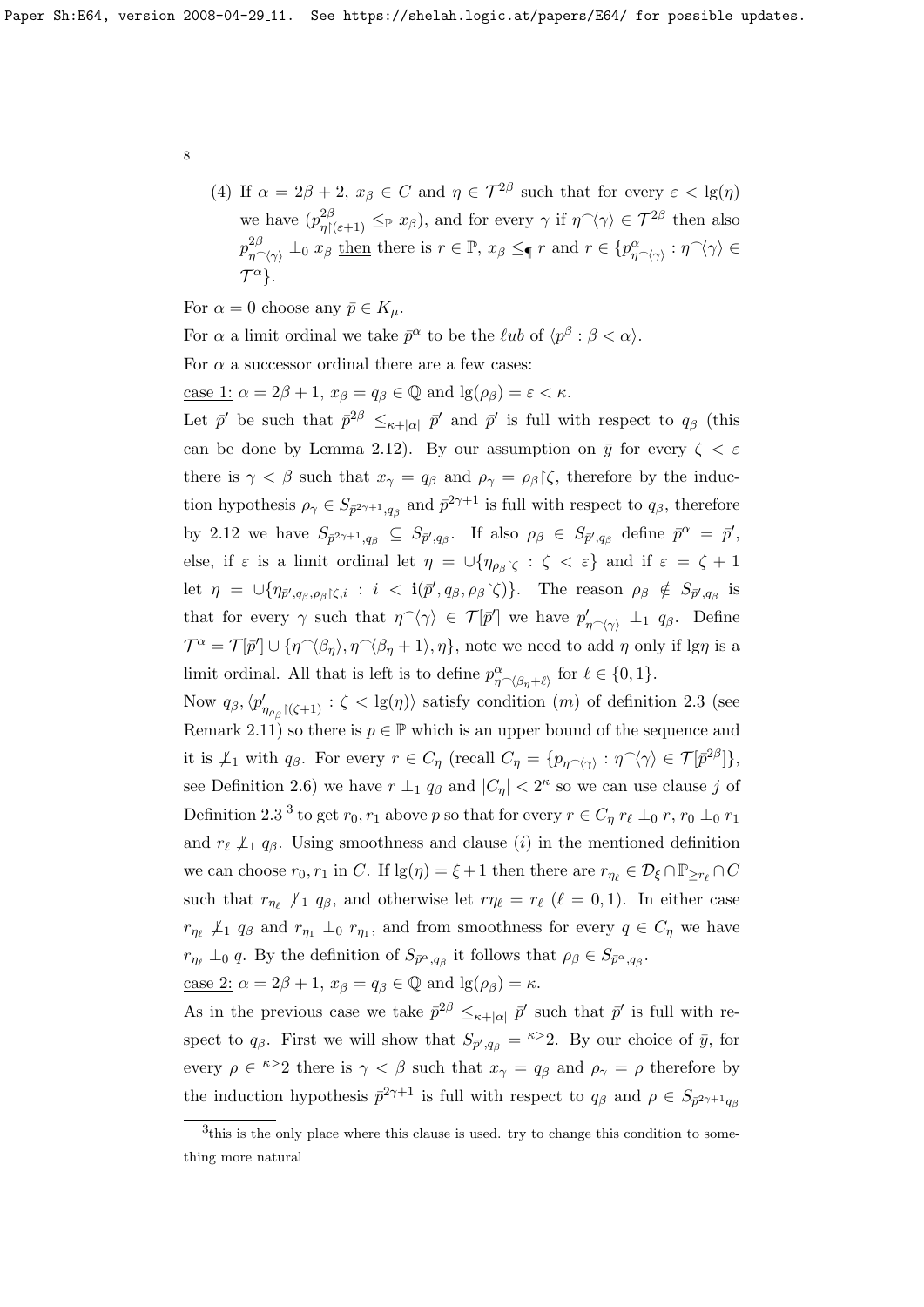and therefore by lemma [2.12](#page-0-1)  $\rho \in S_{\bar{p}',q_\beta}$ . Now $|\mathcal{T}^{2\beta}| < 2^{\kappa}$  therefore exist  $2^{\kappa}$  sequences  $\varrho \in {}^{\kappa}2$  such that  $\eta_{\varrho} = \eta_{\bar{p}^{2\beta},q_{\beta},\varrho} \notin \mathcal{T}^{2\beta}$ , but for every  $\varepsilon < \kappa$  $\varrho \nvert \varepsilon \in S_{\bar{p}',q_{\beta}}$  and therefore  $p'_{\eta_{\varrho} | (\varepsilon + 1)} \nightharpoondown_{1} q_{\beta}$ . Let  $\Lambda_{\alpha} \subseteq {}^{\kappa}2$  be a set of such  $\rho$ s of cardinality  $|\alpha| + \kappa$ , and  $\langle \rho_\gamma : \gamma < |\alpha| + \kappa$  be a list of its elements, and let  $p^{\alpha}_{\eta_{\rho_{\gamma}}\frown\langle 0\rangle}=F_{\gamma}(q_{\beta},\langle p'_{\eta_{\rho_{\gamma}}\upharpoonright\varepsilon}<\kappa\rangle).$  We choose  $\mathcal{T}^{\alpha}=\mathcal{T}^{2\beta}\cup\{\eta_{\rho\frown\langle 0\rangle}:\rho\in\Lambda_{\alpha}\},$ and  $\bar{p}^{\alpha} = \bar{p}' \cup \{p^{\alpha}_{\eta_{\rho_{\gamma}} \cap \langle 0 \rangle} : \gamma < |\alpha| + 1\}.$ 

case 3:  $\alpha = 2\beta + 2$  and  $x_{\beta} \in C$ .

Let  $E = \{ \eta \in \mathcal{T}^{2\beta} : (\forall \varepsilon < \lg(\eta)) (p_{\eta\restriction(\varepsilon+1)}^{2\beta} \leq_{\mathbb{P}} x_{\beta}) \wedge (\forall \gamma) (\eta \hat{\ } \langle \gamma \rangle \in \mathcal{T}^{2\beta} \Rightarrow$  $p_{\eta^\frown\langle\gamma\rangle}^{2\beta} \perp_0 x_\beta$ }. Define  $\mathcal{T}^\alpha = \mathcal{T}^{2\beta} \cup \{\eta^\frown\langle\beta_\eta\rangle : \eta \in E\}$ . If  $\lg(\eta)$  is a limit ordinal we can simply define  $p_{\eta \sim \langle \beta_{\eta} \rangle}^{\alpha} = x_{\beta}$ , and if  $\lg(\eta) = \varepsilon + 1$ , from maximality there is  $q \in A_{p_\eta}$  such that  $q \nperp_o x_\beta$  and therefore (Definition ??(e) and (i)) there is  $p_{\eta \sim \langle \beta_{\eta} \rangle}^{\alpha} \in \mathcal{D}_{\varepsilon} \cap C \cap \mathbb{P}_{\geq q} \cap \mathbb{P}_{\geq x_{\beta}}$  such that  $p_{\eta \sim \langle \beta_{\eta} \rangle}^{\alpha} \not\perp_{0} x_{\beta}$ . Using smoothness  $p_{\eta \sim \langle \beta_{\eta} \rangle}^{\alpha} \perp_0 p_{\eta \sim \langle \gamma \rangle}^{2\beta+1}$  $\eta^{2\rho+1}_{\eta\gamma\gamma}$  for every  $\gamma < \beta_{\eta}$ .

We claim that the limit  $\bar{p}$  of  $\langle \bar{p}^{\alpha} : \alpha < 2^{\kappa} \rangle$  is as required.

Clause (b) of [2.5](#page-3-1) holds by definition.

For every  $q \in \mathbb{P}$  let  $\Gamma_q = \{\beta : x_{\beta} = q, \text{ and } \lg(\rho_{\beta}) = \kappa\},\$  since  $\Gamma_q$  isn't empty  $\gamma = \gamma_q = \min(\Gamma_q)$  is defined. For every  $\beta \in \Gamma_q$ ,  $\bar{\eta}_{\bar{p}^{2\beta},x_\beta} = \bar{\eta}_{\bar{p}^{2\gamma},x_\gamma}$  satisfies  $(\alpha)$ - $(\varepsilon)$  in demand  $(c)$   $((\gamma)$  is satisfied by remark ??), and we took care of clause  $\zeta$  in stage  $\alpha = 2\beta + 1$ . As  $|\Gamma_q| = 2^{\kappa}$  clause (c) of [2.5](#page-3-1) is satisfied. All that is left is to show that  $\bar{p}$  is an  $\mathfrak{h}(\mathbb{P})$ -solution.

Clauses (a)-(d) of [2.4](#page-2-2) hold by definition, we need to show clauses  $(b^+), (d^+),$ and (e) there.

Notation: recall that for  $\eta \in \mathcal{T}, C_{\eta} = \{p_{\eta \sim \langle \gamma \rangle} : \eta \hat{\;} \langle \gamma \rangle \in \mathcal{T}[\bar{p}]\},\$ and let  $C_{\eta,\beta} = \{p_{\eta{}^\frown \langle \gamma \rangle} : \eta {}^\frown \langle \gamma \rangle \in \mathcal{T}[\bar{p}^{\beta}]\} = C_\eta \cap \mathcal{T}^{\beta}.$ Clause  $(d^+)$ :

Let us assume towards contradiction that there are  $\eta \in \mathcal{T}$  and  $r \in \mathbb{P}$  such that

$$
(1) r \notin C_{\eta}
$$

- (2)  $r \perp_0 p$  for all  $p \in C_n$
- (3)  $r \geq_{\mathbb{P}} p_{\eta(\varepsilon+1)}$  for  $\varepsilon < \lg(\eta)$

without loss of generality  $r \in C$ , then for the  $\beta$  such that  $x_{\beta} = r$  and at stage  $\alpha = 2\beta + 2$  of the induction we would have added p such that  $x_{\beta} \leq_{\mathbb{P}} p$ and  $p \in C_n \cap \mathcal{T}^{\alpha}$  in contradiction.

Clause  $(b^+):$ 

9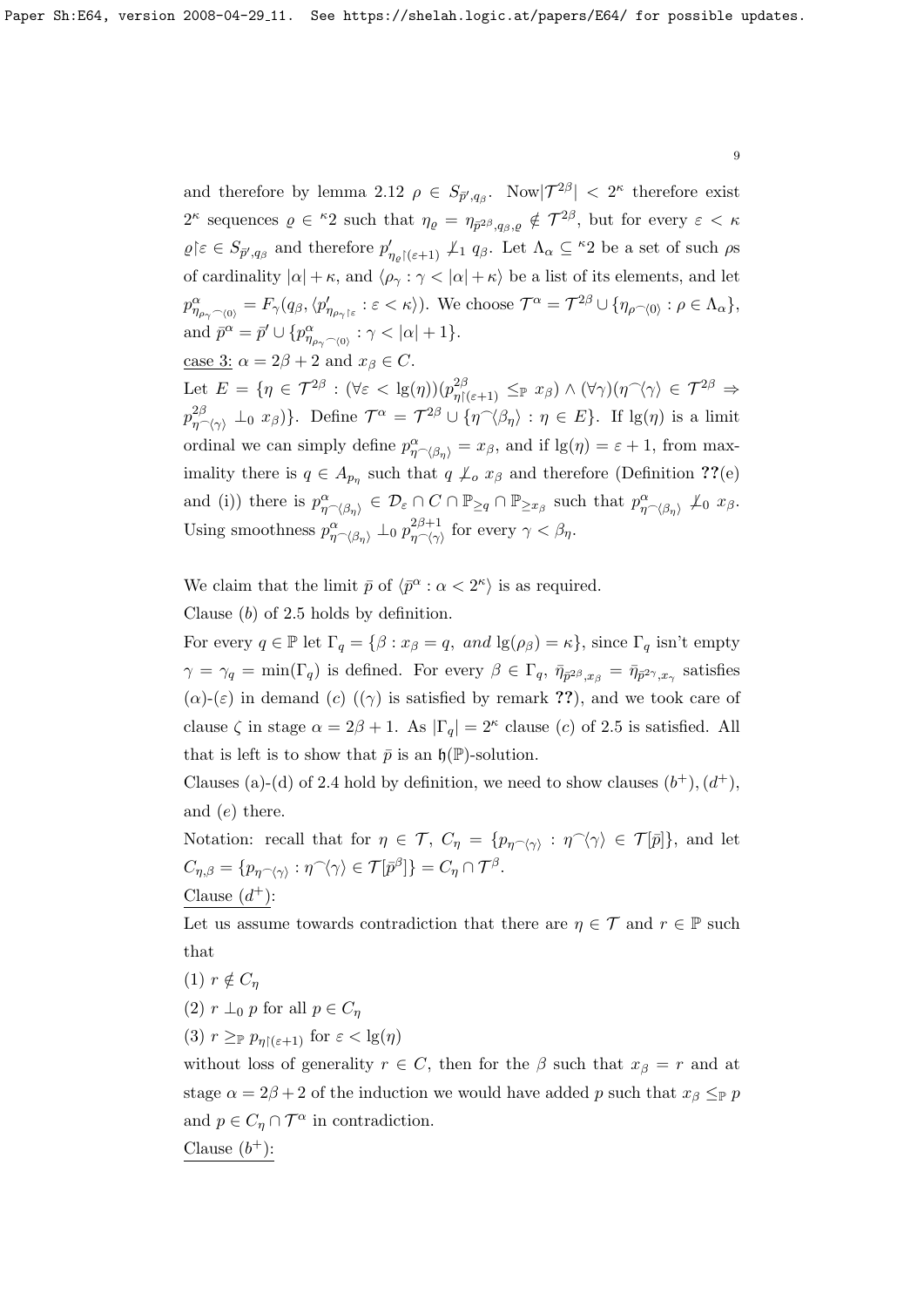Let  $\eta \in \mathcal{T}_{\varepsilon+1}$ . First we show that  $|C_{\eta}| = 2^{\kappa}$ .

For every  $p \in \mathcal{A}(p_\eta)$  there is  $\beta < 2^{\kappa}$  such that  $x_\beta = p$ . and  $\eta \in \mathcal{T}^{2\beta+1}$ , therefore after stage  $\alpha = 2\beta + 2$  of the construction there is  $r_p$  such that  $r_p \nperp_0 p$  and  $r_p \in \{p_{\eta \cap \langle \gamma \rangle}^{\alpha} \}$ , but this means that there is  $p' \in A_{p_\eta}$  such that  $r_p \in D_\varepsilon \cap \mathbb{P}_{\geq p'}$  but in that case, necessarily  $p = p'$ . We have shown that above every element of  $A_{p_\eta}$  there is an element of  $C_\eta$  and therefore  $|C_\eta|=2^\kappa$ . Clause  $(e)$ :

 ${p_n < \eta \in \text{succ}(\mathcal{T})}$  is an **x**-dense subset of  $\mathbb{P}$ :

For  $q \in \mathbb{P}$ , let  $\beta = \min\{\beta : x_{\beta} = q \text{ and } \lg(\rho_{\beta}) = \kappa\}.$  For this  $\beta$  there are by the induction construction  $\rho \in {}^{\kappa}2$  and  $\alpha$  (in fact there are  $|2\beta+1|$  such pairs)  $\text{such that } \eta_\rho=\eta_{\bar{p}^{2\beta},x_\beta,\rho}\in\mathcal{T}^{2\beta+1}\backslash\mathcal{T}^{2\beta} \text{ and } p_{\eta_\rho\smallfrown\langle 0\rangle}^{2\beta+1}=F_\alpha(q,\langle p_{\eta_{\rho\restriction(\varepsilon+1)}}^{2\beta}:\varepsilon<\kappa\rangle),$ and so in particular  $p_{n_0} \sim 0$   $Rq$ .

 $\Box$ 

# 3. Comparison To The Base Tree Theorem

For the readers convenience, let us recall the three parameter distributivity and other notions used in Balcar and Simon's Base Tree Theorem. In The following definition **B** is a Boolean algebra,  $\tau, \kappa, \lambda$  are cardinals.

**Definition 3.1** (Boolean matrix). A Boolean matrix  $\mathscr{P} \subseteq P(\mathbf{B})$  is a collection of maximal disjoint subsets of  $B^+$ .

Definition 3.2 (distributivity and nowhere distributivity). The Boolean algebra **B** is  $(\tau, \kappa, \lambda)$ - distributive if for every matrix  $\mathscr{P} = \langle P_{\alpha} : \alpha < \tau \rangle$  with each  $|P_{\alpha}| \leq \kappa$  there is some maximal disjoint system  $Q \subseteq \mathbf{B}^+$  such that for each  $q \in Q$  and  $\alpha < \tau$  we have  $|\{p \in P_{\alpha} : p \cdot q \neq 0\}| < \lambda$ .

**B** is nowhere distributive if called  $(\tau, \kappa, \lambda)$  - nowhere distributive if for every  $x \in \mathbf{B}^+$  the algebra  $\mathbf{B}[x]$  is not  $(\tau, \kappa, \lambda)$ - distributive.

If we omit the condition  $|P_{\alpha}|\kappa$  in the above definitions we denote this by  $(\tau, \cdot, \lambda)$  distributivity or nowhere distributivity (for more on this see [\[Kop89\]](#page-11-3) chapter 5, section 14).

<span id="page-9-0"></span>**Theorem 3.3** (Balcar & Simon). Let  $\tau, \kappa, \lambda$  be cardinals,  $\tau, \kappa \geq \aleph_0$   $\lambda \geq 2$ , **B** a  $(\tau, \cdot, \lambda)$ -nowhere distributive Boolean algebra having a  $\kappa$ -closed dense subset C. Let **B** be  $(\rho, \cdot, 2)$ -distributive for every  $\rho < \tau$ . If  $\pi(\mathbf{B}) = \lambda^{<\kappa}$ , then there is a dense subset  $D \subseteq C$  of **B** such that  $(D, \geq)$  is a tree of height  $\tau$  and each  $d \in D$  has  $\lambda^{\leq \kappa}$  immediate successors.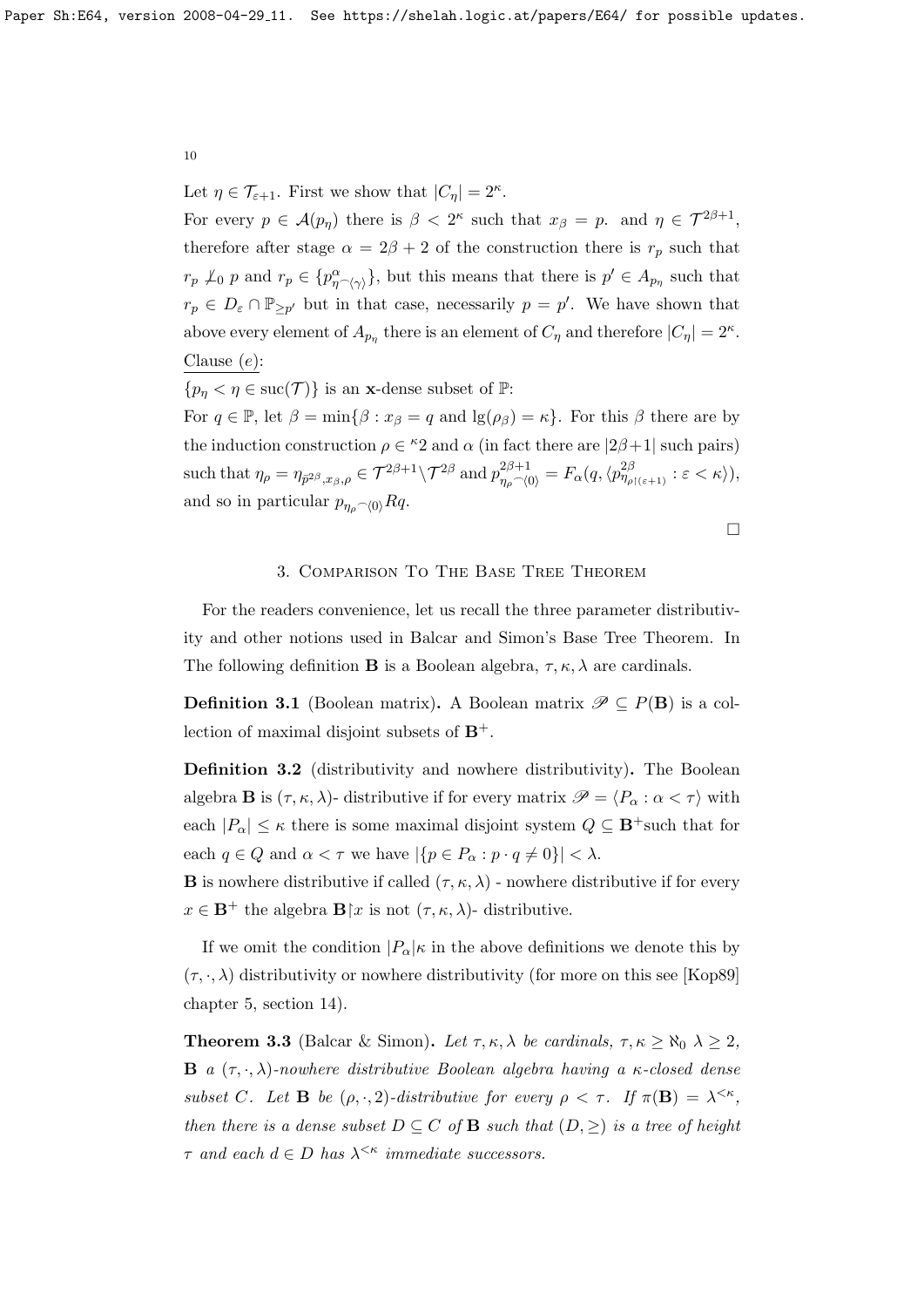We would like to apply this theorem with the algebra  $P(\omega)/\text{fin}$ . Recall that the algebra  $P(\omega)$  has very natural and simple properties, it is complete, atomic (all singletons are atoms) and the cardinality of a maximal disjoint set is at most  $\aleph_0$ . None of these properties are inherited by  $\mathbf{B} = P(\omega)/\text{fin}$ . **B** is atomless and therefore not  $(2^{\aleph_0}, \cdot, 2)$  distributive, on the other hand it is  $\aleph_1$  closed and therefore  $(\aleph_0, \cdot, 2)$  distributive, so there is a minimal cardinal  $\aleph_0 < \tau \leq 2^{\aleph_0}$  for which it isn't  $(\tau, \cdot, 2)$  distributive. this leads to the following important cardinal invariant:

**Definition 3.4** (The cardinal invariant h). The height of the algebra  $\mathbf{B} =$  $P(\omega)/\text{fin}$  is defined by  $\mathfrak{h} = \min\{\tau : \mathbf{B} \text{ isn't } (\tau, \cdot, 2) \text{ distributive}\}\$ 

Remark 3.5.  $\mathbf{B} = P(\omega)/\text{fin}$  is a homogeneous algebra (i.e  $\mathbf{B} | b$  is isomorphism to **B** for every  $b \in \mathbf{B}^+$  therefore we could have defined h in terms of nowhere distributivity,

**Theorem 3.6** (Base Tree). There exists a tree  $T \subseteq P(\omega)/\text{fin}$  such that:

- (1) T is dense in  $P(\omega)/\text{fin}$ .
- (2)  $(T, \geq)$  is a tree of height h.
- (3) every level of the tree is a maximal disjoint set.
- (4) every  $x \in T$  has  $2^{\aleph_0}$  immediate successors.

*Proof.* choose  $\mathbf{B} = P(\omega)/\text{fin}$ ,  $\kappa = \aleph_1$ ,  $\lambda = 2$ ,  $\tau = \mathfrak{h}$  and apply Theorem  $3.3.$ 

We now compare this with out theorem, Theorem [2.5.](#page-3-1)

Given a preorder  $\mathbb P$  and a cardinal  $\kappa$  such that  $\mathbb P$  contains a dense subset C of cardinality  $2^{\kappa}$  where  $\kappa = \min\{\theta : 2^{\theta} = 2^{\kappa}\}\$  we examine the simple case where  $\perp_0$ ,  $\perp_1$  are interpreted as  $\perp$  (the usual incompatibility), R is interpreted as  $\leq_{\mathbb{P}}$  and  $\mathbb{Q} = \mathbb{P}$ . If  $\mathbb{P}$  is  $\kappa^+$  complete, and above every  $p \in \mathbb{P}$  there are two elements which aren't compatible then we can conclude that there are  $2^{\kappa}$ such elements which are incompatible in pairs. Let  $\mathscr{A} = \langle A_p : p \in \mathbb{P} \rangle$  such that for every  $p \in \mathbb{P}$  the set  $A_p$  is of cardinality  $2^{\kappa}$  and is a maximal disjoint set in  $\mathbb{P}_{\geq p}$ . For  $\mathbf{x} = \langle \mathbb{P}, \mathbf{C}, \kappa, \mathbb{P}, \perp \perp \mathscr{A}, \leq_{\mathbb{P}} \rangle$ , which in this case we will simply denote by  $\mathbf{x} = \langle \mathbb{P}, \mathbf{C}, \kappa \rangle$ , all most all the properties of definition [2.3](#page-0-1) hold, with the exception perhaps of  $(d)$  and  $(n)$ . By Theorem [2.5](#page-3-1) we can conclude that if x is indeed a good candidate (i.e the mentioned properties also hold) then there is a tree  $\mathcal T$  and  $\bar p = \bar p[\mathcal T]$  such that  $\bar p$  is and  $\mathfrak{h}(\mathbb{P})$ -solution.

11